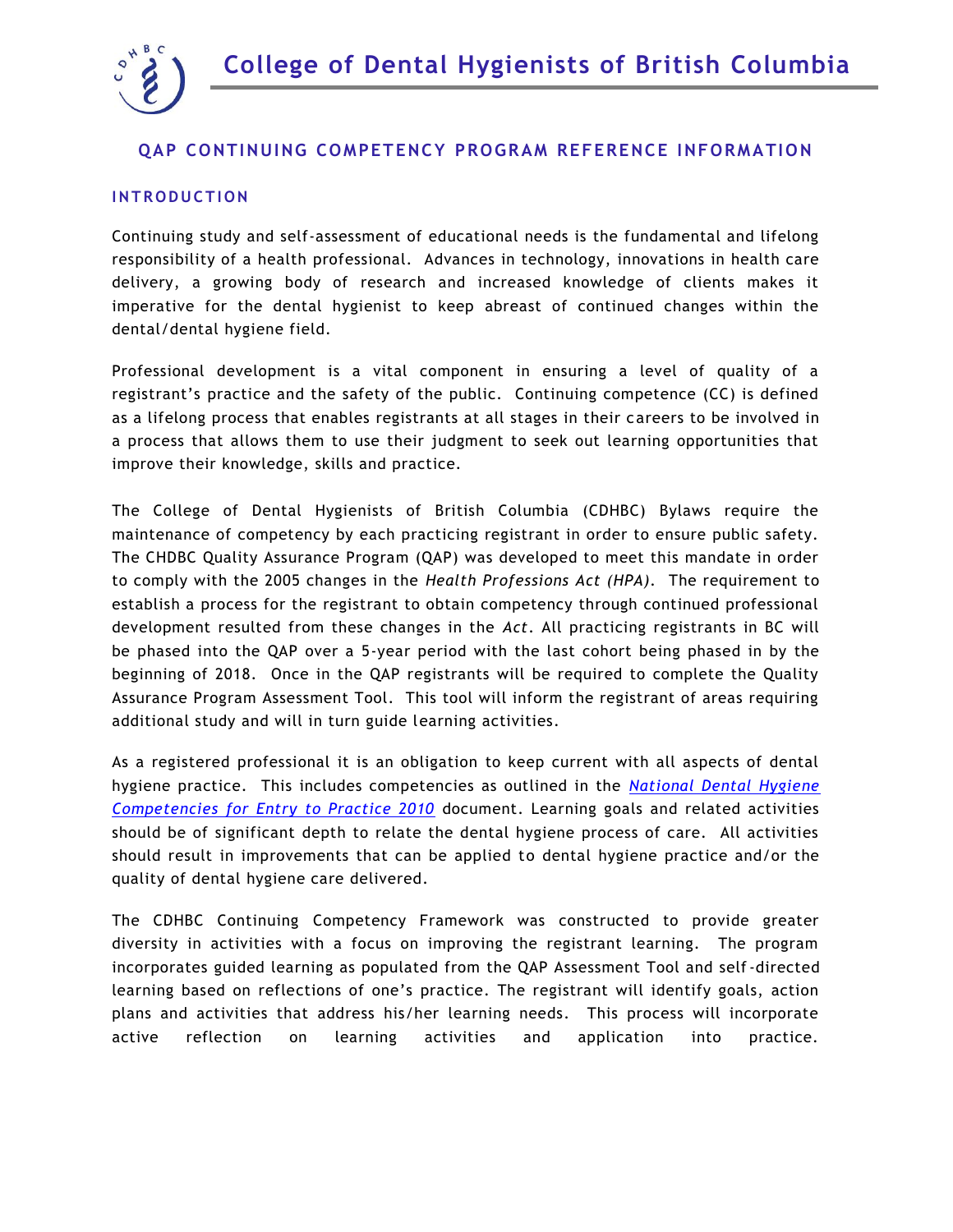Learning activities are guided by the QAP Assessment Tool and through self-reflection on practice needs. Learning activities that are incorporated within the continuing competency framework will need to relate to the six continuing competency (CC) principles.

## **P O L IC Y**

In 2013, the Board of the College approved the QAP Continuing Competency policies, effective April 1, 2013. The policies are based on the six principles outlined below:

Principle #1: Continuing competency activities must be evidence-based and contribute to scientific, practical, professional or ethical aspects of the registrant's dental hygiene practice.

Principle #2: Registrants have the professional responsibility to maintain safe, competent, evidence-based dental hygiene practice through on-going professional development, reflective practice and integration of learning into practice.

Principle #3: Registrants have a responsibility to demonstrate professional development through self-reflection on their current practice, knowledge, skills and abilities.

Principle #4: Every Registrant in a practicing registration category will participate in the QAP, complete the assessment tool and develop an individualized learning plan with articulated learning goals. The learning plan should be of substantial depth, applicable to his/her area of practice and identified needs (i.e. self-identified needs and low scoring categories on the QAP Assessment tool).

Principle #5: It is the Registrant's responsibility to retain records that support all continuing competency credit submissions such as certificate of completion, self-reflection papers, evaluations and other supporting documentation for each current cycle and for at least five years thereafter.

Principle #6: The College supports quality improvement efforts at a personal or organization level as an important and critical way to in corporate acquired knowledge into the dental hygiene practice setting.

#### **G e ne ra l I nf o rm a ti on**

All continuing competency activities should fall within the CC framework and align with the CC Principles.

The Quality Assurance Committee (QAC) reserves the right to approve or disapprove credits for activities based on their relevance to the practice of dental hygiene as described in the Scope of Practice Statements.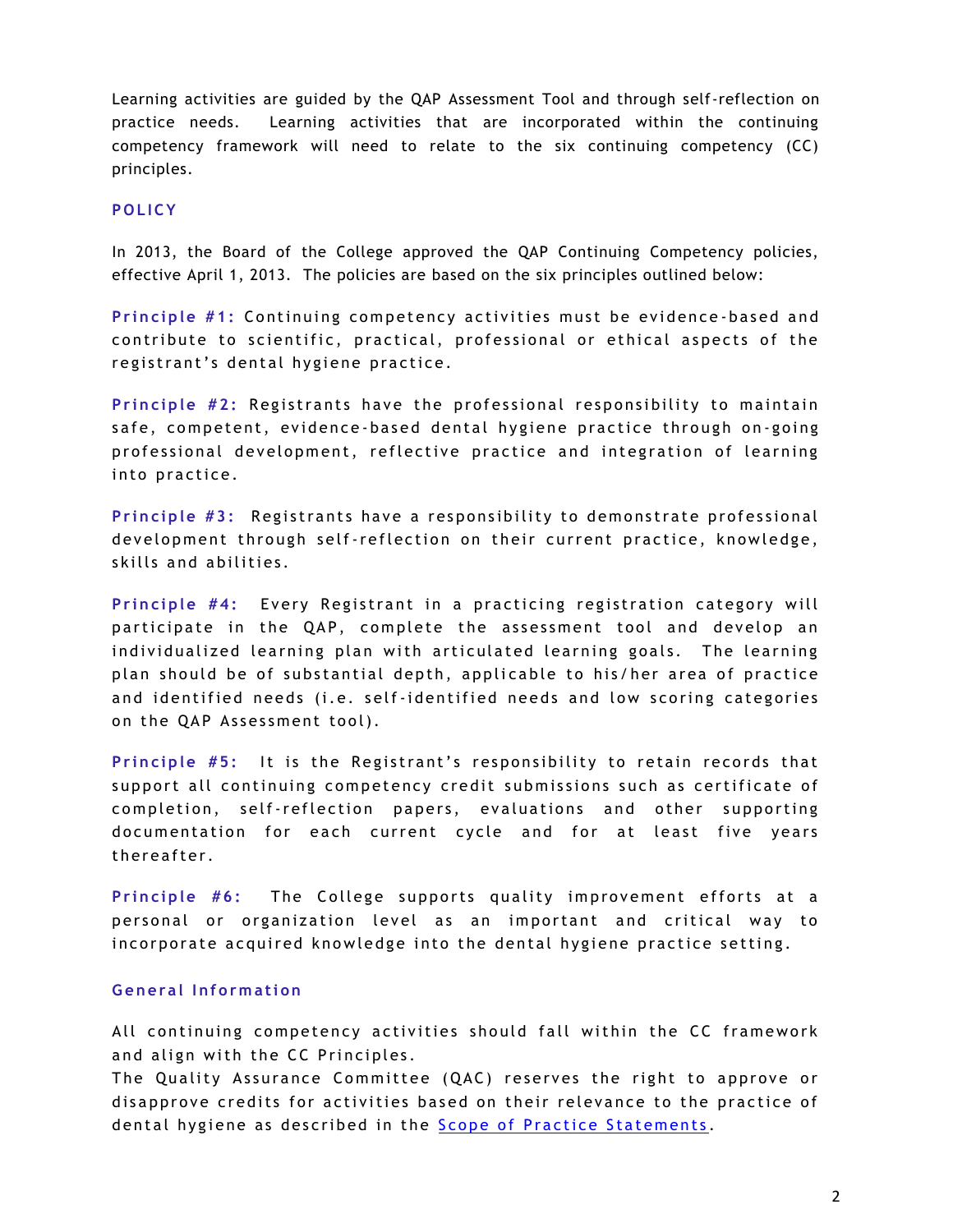Continuing Competency (CC) credit requirement: Once enrolled in the QAP, the CDHBC required 75 CC credits per five-year cycle. Until such time when a registrant is enrolled in the QAP, the CC credits remain at 75 CC credits in a 3-year period. The College's CC requirements have been in place since 1995. Due to the 2005 *HPA* mandate to implement a QAP, the College updated the CC program to align with this program.

CC Options if Unsuccessful on QAP Assessment Tool: If unsuccessful in a second attempt at the QAP Assessment tool, the registrant will be assigned an assessor for a professional performance assessment in their primary workplace setting. Results of this professional performance assessment will be submitted to the QAC to determine further action and learning.

If a learning activity was repeated within the 5 year time from the registrant would be required to provide rationale with the online learning plan (OLP) as to the relevance of repeating a course.

#### *Cycles and Specific Requirements*

Credit hours in excess of those required in a five-year cycle cannot be carried forward to a subsequent cycle.

- Registration Applicants: More information on the continuing competency requirements for applicants can be found in the Registration section and in the Registration Information Guide and Application available on the College website. The CC policies in this section may be applied to determine eligible activities and credit amounts.
	- New Registrants: Three and five-year CC cycles begin January 1<sup>st</sup> of the year following initial registration. Credits obtained after initial registration but prior to the beginning of the cycle will apply towards that cycle.
	- · Full, Full (365 Day Rule Exempt) and Conditional Registrants: The three and five-year CC cycles are based on a January 1<sup>st</sup> to December  $31<sup>st</sup>$  year. 75 CC credits are required in order to renew registration by February  $28<sup>th</sup>$  of the year following the end of a registrant's five-year CC cycle for those enrolled in the QAP. For those still in a three-year CC cycle, 75 credits are required in order to renew registration by February 28<sup>th</sup> of the year following the end of a registrant's three-year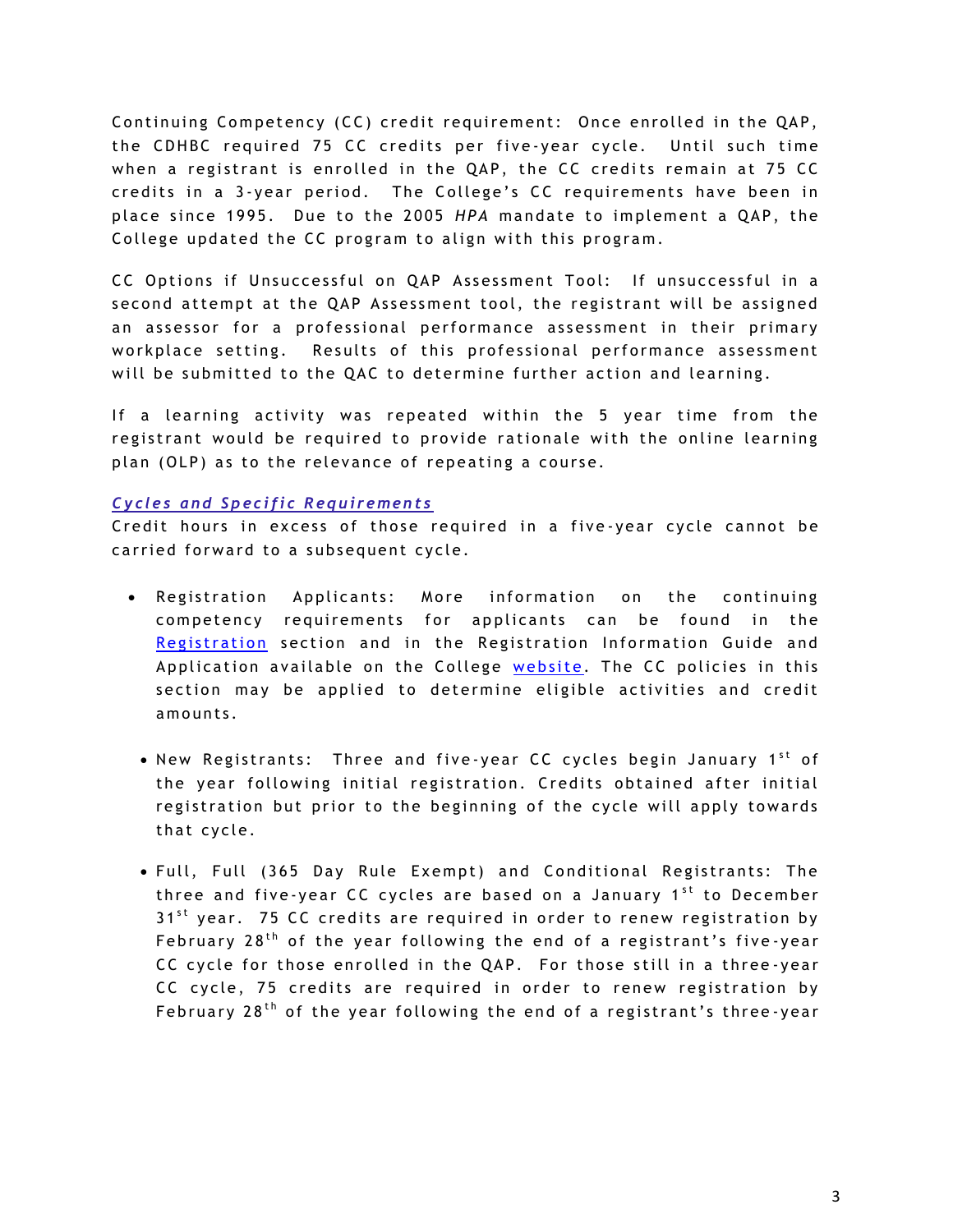CC cycle. For Conditional registrants, local anaesthesia courses taken as a requirement for Full registration are not eligible for credit.

• Non-Practicing Registrants: Non-practicing registrants are not required to maintain their CC credits, but when converting to a practicing registration class, must show evidence of completing 75 hours of CC within the previous three years. A new five-year cycle will commence January 1<sup>st</sup> of the year following conversion from nonpracticing to practicing registration.

**Registrants will have 60 days following the date of registration** category upgrade from non-practicing to practicing to complete the **QAP Assessment Tool.** Furthermore, any credits completed during the time between the completion of the QAP Assessment Tool and January 1<sup>st</sup> of the following year will count towards that cycle.

### **Continuing Competency Program Requirements**

#### *Description*

Once a registrant has entered the five-year QAP cycle, 75 hours of Continuing Competency (CC) credits are required to maintain a practicing registration status. Completion of the QAP Assessment tool is the mandatory first step in this five-year cycle. If a registrant has not yet commenced the QAP cycle, they will still be required to complete 75 CC credits in a three-year period. Regardless of the type of CC cycle the registrant is assigned, a five-year QAP or three-year CC cycle, activities will be based on the revised QAP Continuing Competency Framework.

Learning activities fall within two categories: Guided Learning Plan and Self-Directed Learning Plan. After the completion of the QAP Assessment Tool, results will populate the online learning plan (OLP) of the registrant to inform the guided learning plan. Learning activities are up to the professional judgment of the registrant but should be from credible sources, contain sufficient intellectual depth and apply to dental hygiene practice.

For those enrolled in the QAP

- Cycle length: five-years (starting January 1<sup>st</sup> and ending December  $31^{st}$ )
- CC credits required: 75
- QAP Assessment Tool completion required at the beginning of each CC renewal period
- Credits can be in both the guided learning plan and the selfdirected learning plan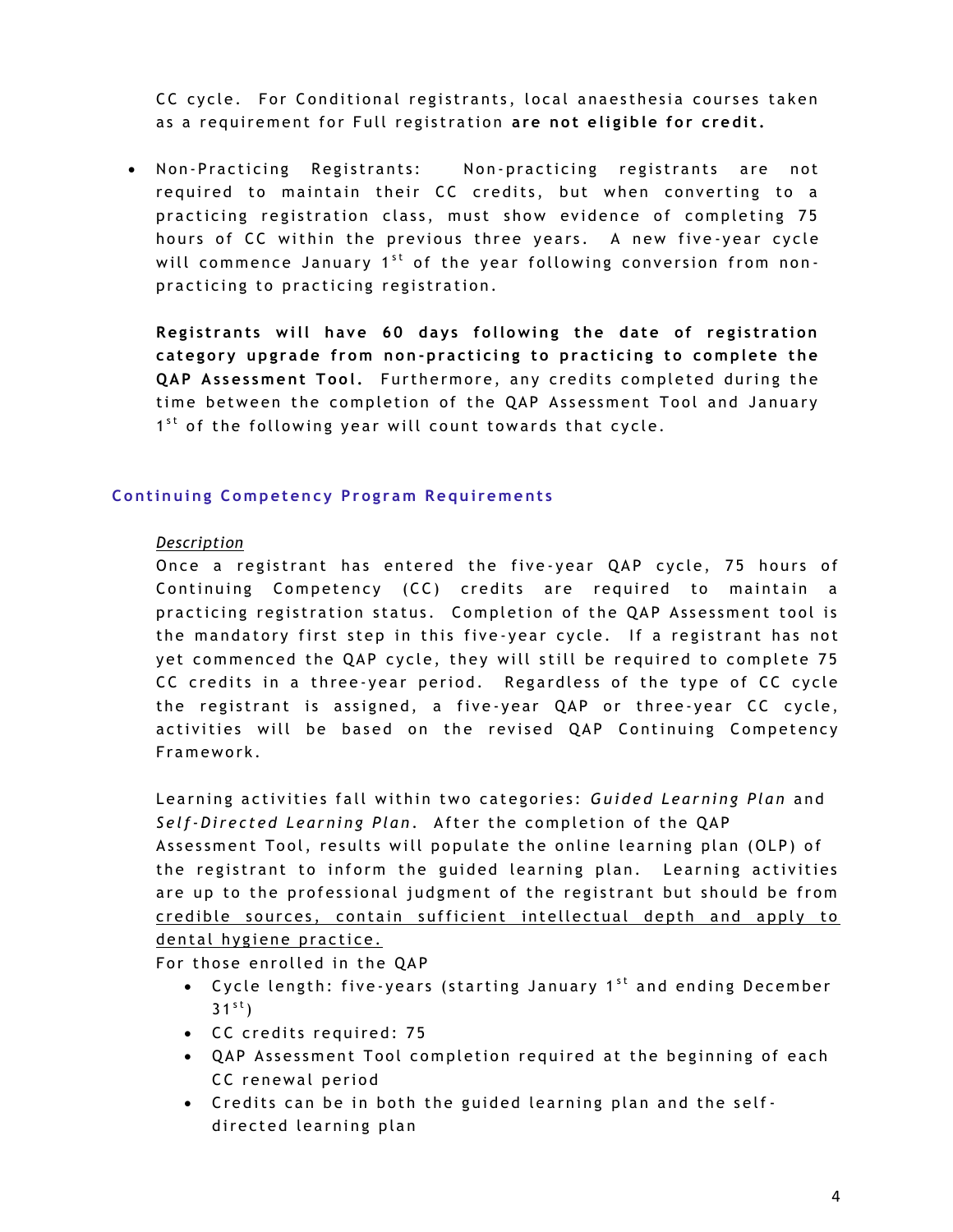- CC credits exceeding the 75 credits cannot be carried over into the next reporting period
- $\bullet$  Jurisprudence Education Module to be completed during the fiveyear cycle

For those who have not entered the QAP CC cycle

- Cycle length: three-years (starting January  $1^{st}$  and ending December  $31^{st}$ )
- CC credits required: 75
- A learning plan form may be completed for each CC activity to prepare the registrant for entry into the QAP. The form may be accessed at the CDHBC website.

# **Specific Guidelines for the Framework for CC Activities**

Activities for Guided learning plans and Self-directed learning plans will fall within three categories: Group-Learning, Self-Learning and Reflective-Learning. Credits will be based on activity time or type and will fall within one of the above categories. All twenty of the continuing competency credit activities will fall within one or more of the three competency categories. C redit activities being applied to one of the three learning categories should be reflective of the registrant's identified learning needs.

# **Continuing Competency Categories Defined**



- **Group-learning:** Large or small group activities or courses that may or may not be facilitated. The following are limited examples of CC credits that would fall within this category:
	- o Courses, workshops, study club
	- o Attending a conference or symposium
	- o Membership on a dental hygiene committee or professional organization
	- o Post-diploma dental hygiene related education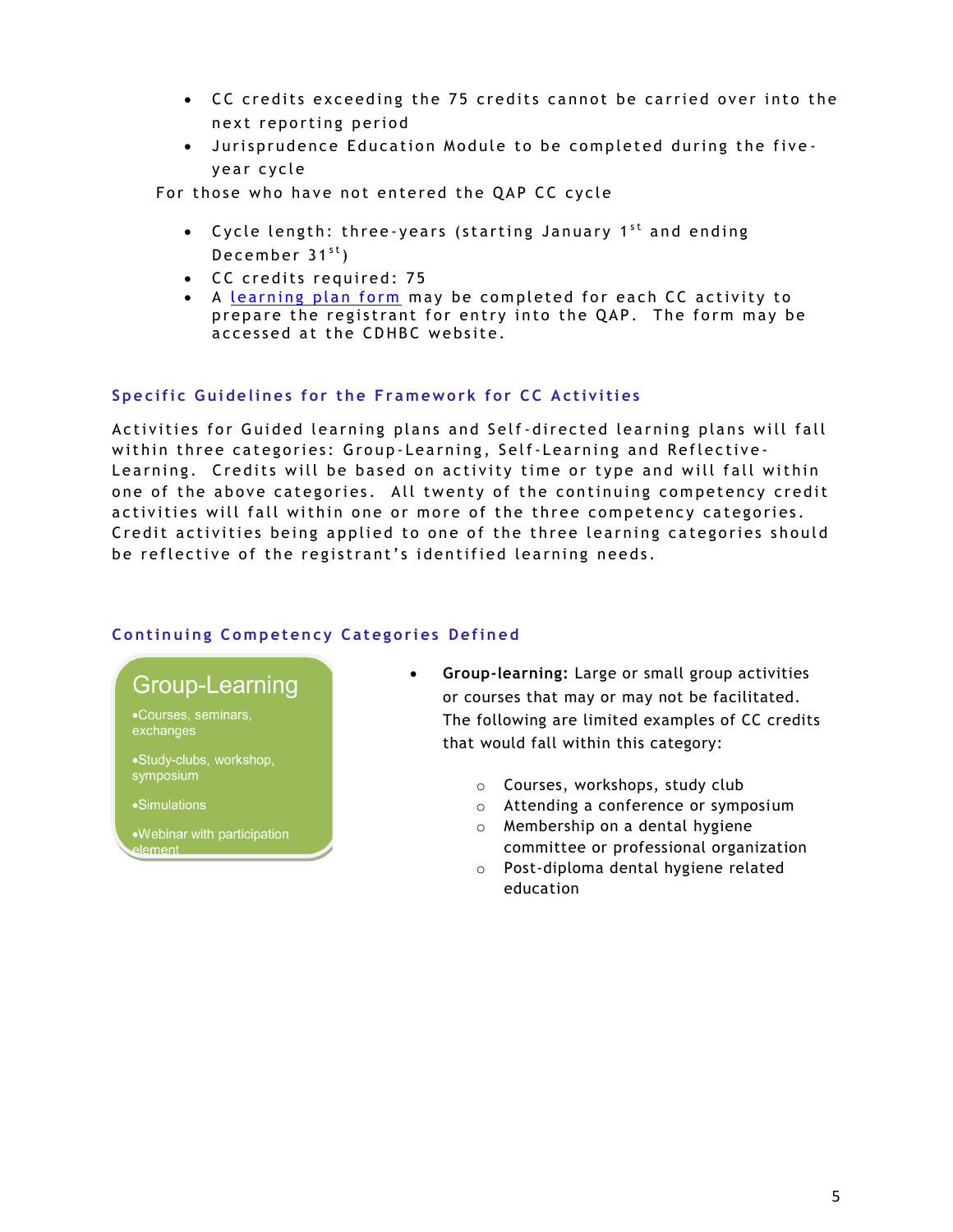# **Self-Learning**

•Planned learning

- •Article reading
- •Systems learning
- •Poster presentation

# **Reflective-**Learning

•Developing a self-directed learning plan

•Reflective writing/journaling

•Mentorship/peer feedback

- **Self-learning**: Independent learning that is selfpaced while working towards a learning outcome. The following are limited examples of CC credits that would fall within this category:
	- o Completing dental hygiene learning modules online
	- o Professional writing for a scientific journal/ publication
	- o Reading a dental hygiene journal article or text book chapter
	- $\circ$  Authorship of a chapter in a dental hygiene textbook
	- o Volunteer work
- **Reflective-learning:** The active pursuit of learning from an experience (be it a course, a journal reading or an experience in practice) by reflecting on the experience in order to understand and guide future actions when placed in a similar situation. The following are limited examples of CC credits that would fall within this category:
	- o Mentorship of a peer providing reflective feedback to a registrant
	- o Peer assessment providing reflective feedback to a peer
	- o After completion of a formal course, taking the time to document a reflection on how the course will impact or how it has changed the registrant's practice and how the knowledge will be incorporated into their process of dental hygiene care in their specific practice setting
	- o Reflective journaling/writing

Reflective learning is not a new concept and has been shown to make a positive and meaningful impact on a professional's area of practice. Reflective learning is practical for dental hygienists as they have a new experience with almost every client they come in contact with. (Note: a client is not only considered a patient but for different dental hygiene practice settings may refer to a government agency, organization, or group of people.) The experience may come from working with a client, from a journal reading or attending a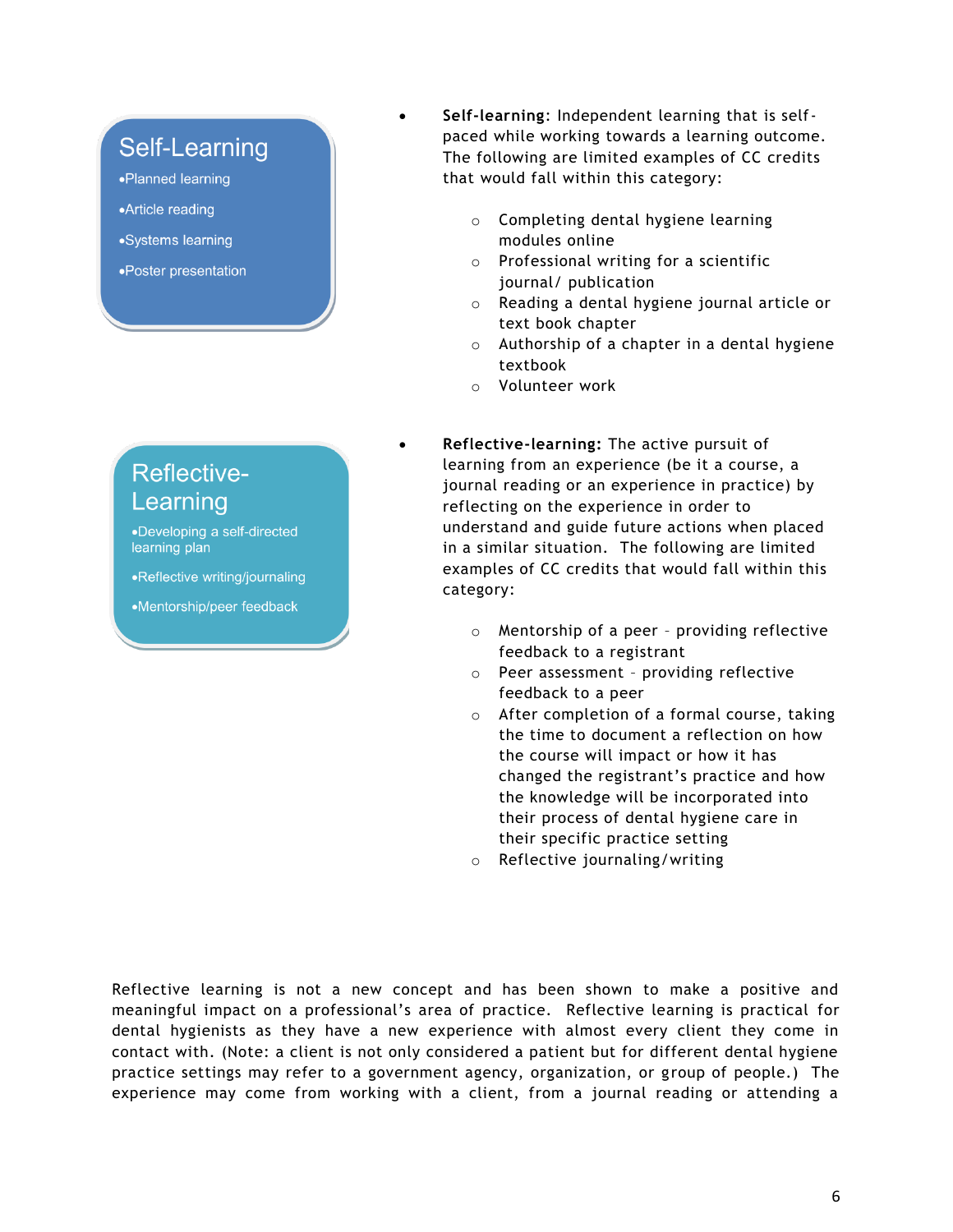course. The dental hygienist then analyzes the specific experience determining all positive and negative aspects. Then the dental hygienist would plan additional activities they would implement if placed in a similar situation. (Note: additional activities may not be required if the self-reflection was able to problem solve the issue) The final step of the learning cycle is to incorporate that knowledge into the practice setting, which will create new experiences when used in future events.

The following is a diagram of the process of reflective learning and is based on the Kolb's experiential learning process:



Adapted from Klob's experiential learning cycle and the Koole reflection process **2, 6**

# **Learning Activities and Credit Framework**

The twenty Continuing Competency (CC) activities are based on time and/or the specific activity. Each of the boxes briefly describes an activity or activities along with credit limits for that activity and specific criteria applicable for the specific activity. Certain activities have a maximum limit on how many credits may be claimed in a CC cycle. All activities must relate to and improve one's dental hygiene practice in the individuals practice setting.

The number of credits a registrant claims for falls within two categories: unlimited and limited.

- Unlimited activities include box activity numbers: 1, 4,10, 12, 13, 16, 17
- Limited activities include box activity numbers: 2, 3, 5, 6 , 7, 8, 11, 14, 15, 18, 19, 20, 21

The activities and credits included in the **QAP CC Framework** are examples of what may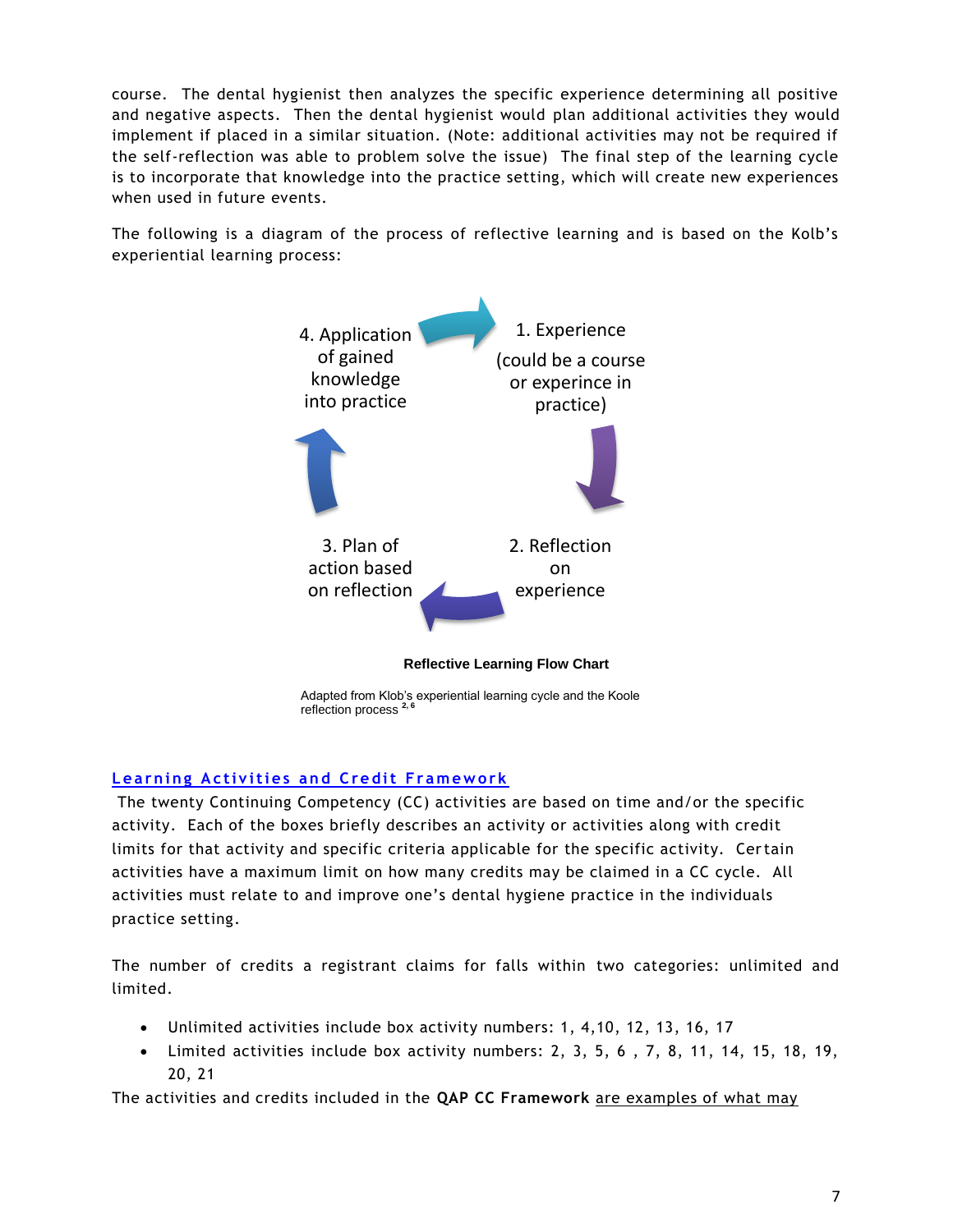be appropriate learning activities but do not represent an exhaustive list. As potential activities and courses change and evolve it is not possible to create an all-inclusive list of current activities that would be appropriate for continuing professional development. Professional judgment on the part of the registrant will be needed to determine if the activity completed meets a registrant's required or identified learning need, with the exception of the three separate learning activities found in Boxes 18, 19, and 20, as these require QAC approval **60 days prior** to the activity.

| <b>Activity Box</b><br>Number | <b>Activity Name</b>                                                                                   | Credits                                           | Additional Information                                                                                                                                                                                                                                                                                                                         |
|-------------------------------|--------------------------------------------------------------------------------------------------------|---------------------------------------------------|------------------------------------------------------------------------------------------------------------------------------------------------------------------------------------------------------------------------------------------------------------------------------------------------------------------------------------------------|
| #1                            | • Courses, lectures,<br>presentations<br>• Online Dental<br>Hygiene courses                            | 1 credit/hour                                     | Must have relevance to dental<br>hygiene practice.<br>Activities completed under this<br>section may be presented in a variety<br>of formats. For example:<br>presentations, seminars, clinical<br>sessions, webinar and study clubs.                                                                                                          |
| #2                            | • Attending dental<br>hygiene/dental<br>conferences                                                    | 2 credits /<br>conference<br>Maximum 12/<br>cycle | Does not include courses taken at<br>conference. Courses would be<br>claimed under Activity Box #1.                                                                                                                                                                                                                                            |
| #3                            | • Completion of<br>online<br>jurisprudence<br>education module<br>(JEM) for renewal<br>of registration | 2 credits/cycle                                   | Accessed via CDHBC website.                                                                                                                                                                                                                                                                                                                    |
| #4                            | • Listening to a<br>podcast                                                                            | . 5<br>credits/activity                           | Must have relevance to dental<br>hygiene practice.                                                                                                                                                                                                                                                                                             |
| #5                            | • Reading a journal<br>article or chapter<br>in a dental hygiene<br>related text book                  | 1 credit/article<br>Maximum 25<br>credits/cycle   | Must complete a reflective<br>component to support learning,<br>reflective template form<br>recommended.***                                                                                                                                                                                                                                    |
| #6                            | • Dental hygiene<br>related teaching or<br>presenting,<br>completed outside<br>of paid hours           | 1 credit/hour<br>Maximum 15<br>credits/cycle      | This includes the development and<br>delivery of education or a course<br>related to the practice of dental<br>hygiene outside of regular paid<br>hours. This would also include the<br>presentation of original research at a<br>scientific convention where there is<br>no remuneration.<br>Optional: Lesson planning template<br>available. |
| #7                            | • Membership on a<br>dental hygiene                                                                    | 1 credit/hour<br>Maximum 20                       | Recommended to complete a<br>reflection on how this enhances the                                                                                                                                                                                                                                                                               |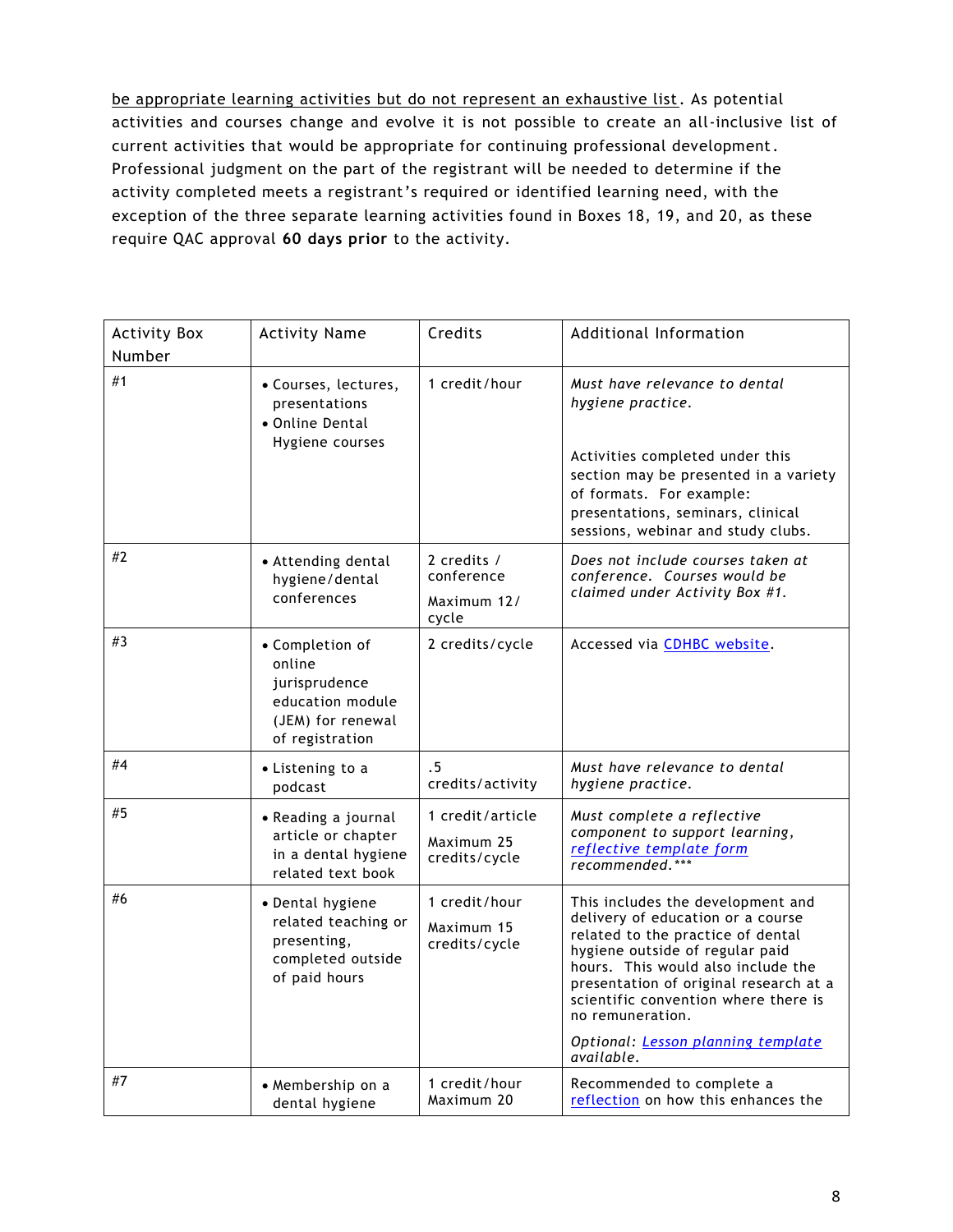|     | committee or<br>attending<br>Professional<br>meetings (10 max)<br>• Mentoring a peer<br>$(10 \text{ max})$<br>• Assessor, Examiner<br>or Investigator (10<br>max) | credits/cycle                                                    | registrant's dental hygiene<br>practice.***                                                                                                                                                                                                                                                                                                                                                                                                                                                                                           |
|-----|-------------------------------------------------------------------------------------------------------------------------------------------------------------------|------------------------------------------------------------------|---------------------------------------------------------------------------------------------------------------------------------------------------------------------------------------------------------------------------------------------------------------------------------------------------------------------------------------------------------------------------------------------------------------------------------------------------------------------------------------------------------------------------------------|
| #8  | • Preparation for<br>QAP Tool or<br>preparation for a<br>dental hygiene<br>board exam                                                                             | Hour for hour<br>credits<br>Maximum 15<br>credits/cycle          | Registrants cannot claim for BCDHA<br>modules under this category and then<br>again under Activity Box #9.                                                                                                                                                                                                                                                                                                                                                                                                                            |
| #9  | $\bullet$ BCDHA<br>Comprehensive<br>Dental Hygiene<br>Refresher Modules                                                                                           | 3 credits<br>Maximum/module                                      | As applicable to guided learning plan<br>or self-directed learning plan.                                                                                                                                                                                                                                                                                                                                                                                                                                                              |
| #10 | • Post-diploma<br>dental hygiene<br>related education                                                                                                             | 13 credits<br>Maximum/course<br>credit                           | Registrants may be enrolled full or<br>part-time in post-diploma dental or<br>dental hygiene programs of study<br>offered by recognized education<br>institutions that lead to a Bachelor,<br>Master or Doctorate degree or other<br>specific credential with a dental<br>related component. Courses may be<br>on-site or online and each course<br>qualifies for 13 CC credits per<br>university/college credit. A copy of<br>the registrant's university/college<br>transcript or proof of course<br>registration must be retained. |
| #11 | • Other formal<br>university or<br>college level<br>education                                                                                                     | 20 credits<br>Maximum/cycle                                      | Must be supported by a self-directed<br>learning plan including a substantial<br>reflection describing relevancy to<br>dental hygiene practice along with<br>how this knowledge will be applied<br>in his/her dental hygiene practice.<br>Proof of successful completion must<br>be retained.                                                                                                                                                                                                                                         |
| #12 | • Primary/Secondary<br>research related to<br>dental hygiene<br>practice                                                                                          | 1 $credit/$<br>research area                                     | Development and/or literature<br>review for a research project.<br>Credit may be claimed for<br>publication of research under<br>Activity Box 14.                                                                                                                                                                                                                                                                                                                                                                                     |
| #13 | • Reflective learning<br>completed in<br>addition to<br>learning activity                                                                                         | 1 $credit/$<br>learning category                                 | Must record a substantial reflection<br>and application to dental hygiene<br>practice in learning plan.<br>Completion of "Reflection Template<br>Form" recommended.***                                                                                                                                                                                                                                                                                                                                                                |
| #14 | • Develop and<br>complete a guided<br>learning plan                                                                                                               | 3 credits<br>Maximum,<br>inclusive of goal,<br>plan and activity | For those enrolled in the QAP, the<br>guided learning plan will be<br>developed on the Online Learning<br>Plan.                                                                                                                                                                                                                                                                                                                                                                                                                       |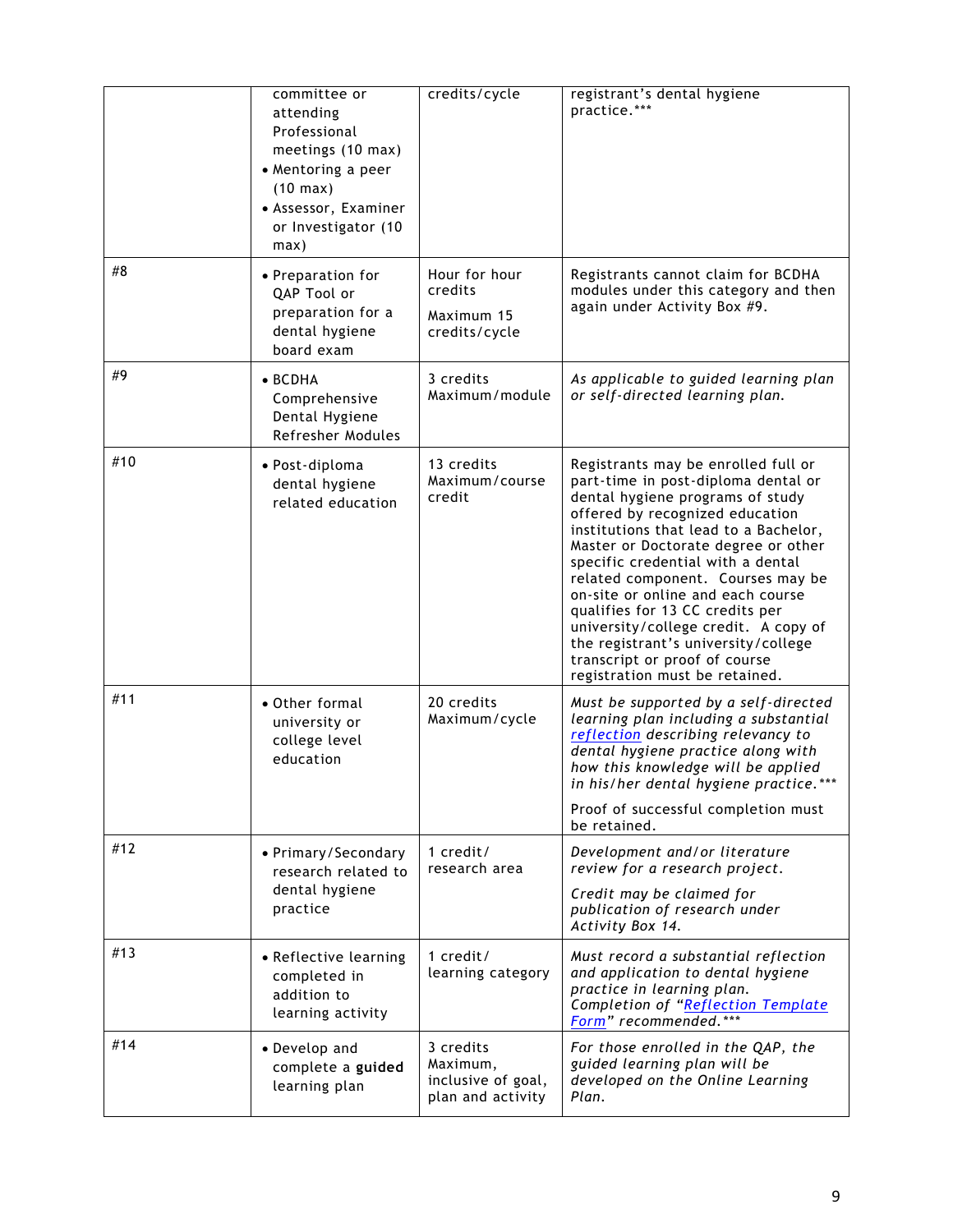|     |                                                                                                                                                                                                                                                                                                   |                                                           | Must create a SMART* learning goal<br>and action plans of appropriate<br>depth to meet the goal and complete<br>all activities associated with the<br>plan. At the completion, a<br>substantial reflection and<br>application to dental hygiene<br>practice must be sufficiently<br>documented.*** |
|-----|---------------------------------------------------------------------------------------------------------------------------------------------------------------------------------------------------------------------------------------------------------------------------------------------------|-----------------------------------------------------------|----------------------------------------------------------------------------------------------------------------------------------------------------------------------------------------------------------------------------------------------------------------------------------------------------|
| #15 | • Completing a self-<br>directed learning<br>plan on the OLP**                                                                                                                                                                                                                                    | 1 credit/ goal                                            | Including a SMART* learning goal, action<br>plan to address the goal, completion of<br>all activities related to the goal, along<br>with a reflection for each activity.                                                                                                                           |
| #16 | • Authorship of<br>textbook chapter<br>$(15 \text{ credits})$<br>• Authorship of<br>article published<br>in a peer-reviewed<br>oral health science<br>publication (10<br>credits)<br>• Original research<br>published in a peer<br>reviewed oral<br>health science<br>publication (15<br>credits) | 15 credits<br>Maximum/cycle                               | The publication of dental hygiene<br>related articles in scientific peer-<br>reviewed journals, as well as the<br>publication of books and chapters in<br>books, and the publication of<br>research. All publications must be<br>relevant to dental hygiene practice.                              |
| #17 | • Published reviews<br>of books relating<br>to dental hygiene<br>outside of regular<br>work hours<br>• Dental hygiene<br>related articles<br>written and<br>published in non-<br>peer reviewed<br>publications<br>outside of regular<br>work hours                                                | 3 credits<br>Maximum/cycle                                | Credits will be granted for these<br>activities when there is no<br>remuneration and the activity relates<br>to dental hygiene practice.                                                                                                                                                           |
| #18 | · Directed study/<br>mentoring learning                                                                                                                                                                                                                                                           | QAC to approve<br>credits.<br>Maximum 20<br>credits/cycle | A formalized learning contract must<br>exist between the mentor and the<br>individual, and a "Mentor Approval<br>Form" must be completed for<br>submission to the QAC 60 days in<br>advance of the activity.                                                                                       |
| #19 | • Volunteer work in<br>a community oral<br>health project                                                                                                                                                                                                                                         | QAC to approve<br>credits.<br>Maximum 20<br>credits/cycle | Volunteer work must contribute to<br>the improvement of the dental<br>hygienists practice. A "Volunteer<br>Approval Form" must be completed<br>for submission to QAC in order to<br>obtain approval for this activity at<br>least 60 day in advance of the                                         |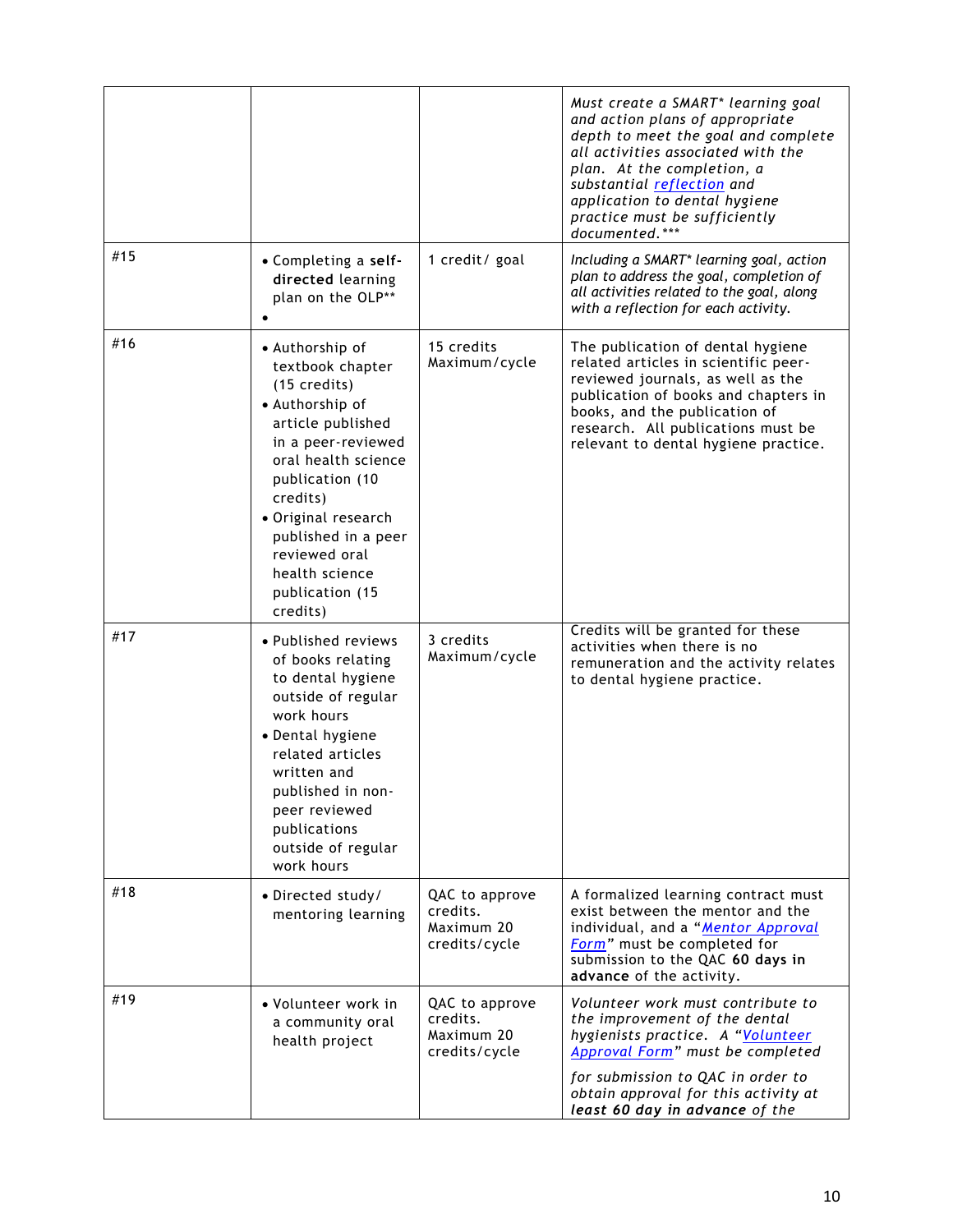|                         |                                                                                                                                                                  |                                                           | activity.                                                                                                                                                                                                  |
|-------------------------|------------------------------------------------------------------------------------------------------------------------------------------------------------------|-----------------------------------------------------------|------------------------------------------------------------------------------------------------------------------------------------------------------------------------------------------------------------|
| #20                     | • Other learning<br>activities                                                                                                                                   | QAC to approve<br>credits.<br>Maximum 20<br>credits/cycle | A "QAP CC Credit Activity Approval<br>Form" must be completed for<br>submission to QAC. Must be<br>supported through the OLP**<br>describing relevancy and<br>applicability to dental hygiene<br>practice. |
| #21                     | • Basic Computer<br><b>Skills Courses</b>                                                                                                                        | 1 credit/hour<br>Maximum 5<br>credits/cycle               | Must complete a reflective<br>component to support learning,<br>reflective template form<br>recommended.***                                                                                                |
| ** Online Learning Plan | *SMART: Specific, Measurable, Action oriented, Realistic and Timely Goals<br>***Completion of "Reflection Template Form" recommended for boxes 5, 11, 12, 16, 21 |                                                           |                                                                                                                                                                                                            |

# **Primary and Secondary Research Defined (Box #13)**

Primary and secondary research will be granted 1 credit per subject. Note that a maximum of 15 credits will be awarded once this original research is published. A combination of the credits from both box 13 and 14 are meant to reflect the work required to complete a primary research project.

Practice based research follows a similar process as reflective learning. Primary research follows the same process used for any research project although the need for the research may arise from a need the registrant sees in practice. Once this need is perceived the registrant will develop a question to address the need, design and completes the study, analyze the data and finally implement results into the practice setting with a final evaluation on the process and results. The following is a flow chart that demonstrates a general overview of what practice-based research entails.

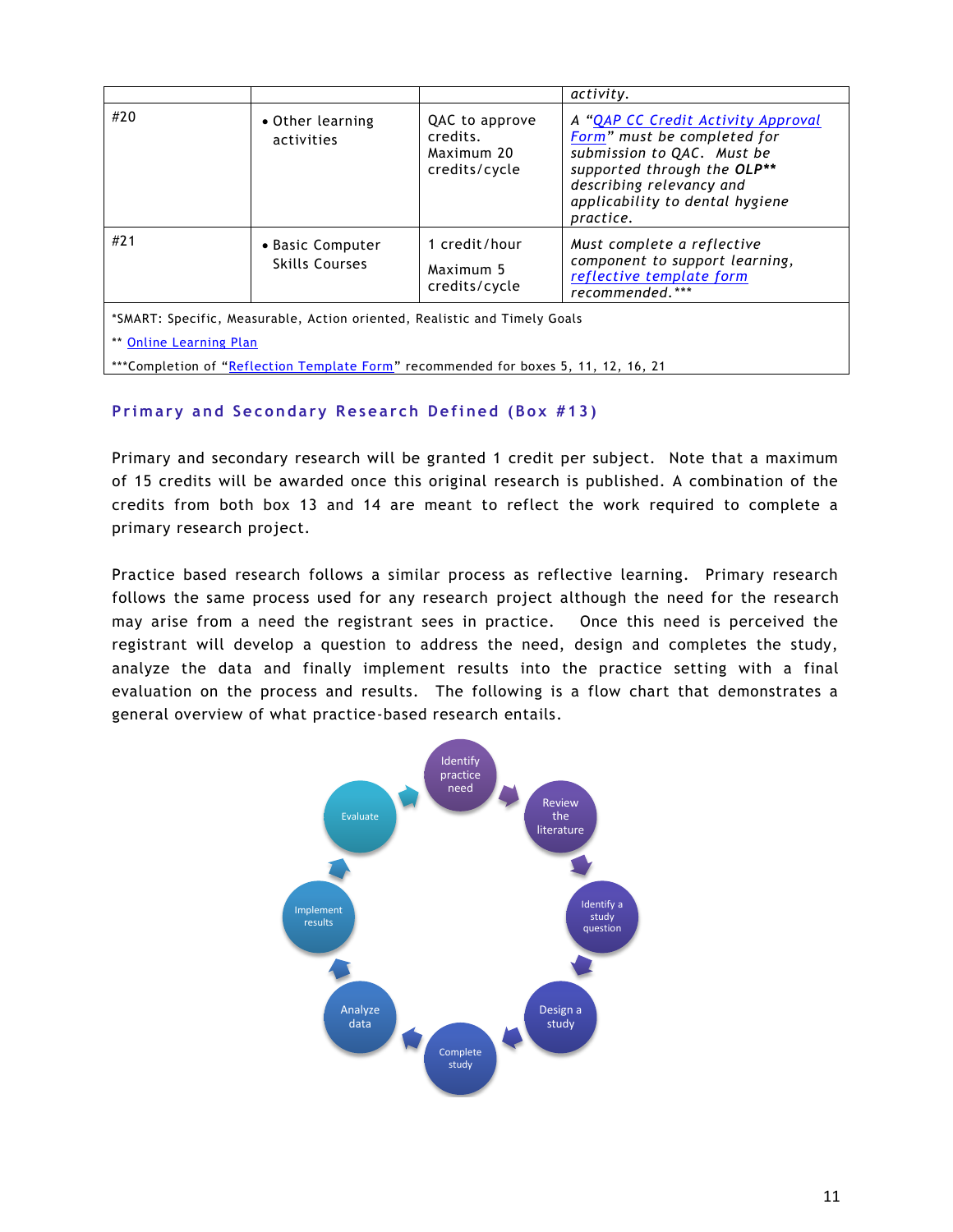## **Flow Chart for Practice Based Research**

Secondary research related to dental hygiene practice would include a search of - reliable articles based on a question that has arisen from the registrants practice to create a literature review. This may include a PubMed search or Cochrane review to locate appropriate information based on the question, then analyzing the information to determine if it can or should be implemented into practice. If so, information should be incorporated into practice and then evaluated on how effective it has been. This category may be combined with reflective learning (box 12) once the reflective component is completed.

#### **Dental Hygiene Related Teaching/Presenting Outside of Paid Hours (Box #6)**

The College supports and acknowledges the dedication of registrants in researching and preparing for dental hygiene presentations outside of regular paid hours. In order to claim credits under this activity the registrant should provide information on their online learning plan on how this activity relates to the Assessment, Diagnosis, Planning, Implementation, and Evaluation (ADPIE) process of dental hygiene care. The following information should help guide the registrant in determining how this activity will enhance their practice:

- **A**) Discuss how you will acquire information based on the target populations needs.
- **D**) List the priorities of this presentation based on the population 's or group's needs.
- **P**) Discuss the goals and objectives relating to the topic along with teaching

strategies that will assist you in meeting this plan.

- **I)** Discuss how you will incorporate teaching strategies, resources and tools into this presentation.
- **E**) After completing the presentation, reflect on the process what you would change, what went well, how useful the target population found the information along with any other reflection from the process.

A template can be found at the CDHBC website to assist the registrant in completing information relating to this activity by clicking [here.](http://www.cdhbc.com/Professional-Development/Quality-Assurance/Online-Learning-PLan/Learning-Plan-Form.aspx)

#### **Activities Requiring a Reflective Component**

Although this CC framework supports self-reflection in practice, specific credit activities require the registrant to complete a substantial reflection on how the given activity related to their dental hygiene practice and how the knowledge will be applied. These include the following activities:

- Box #5 Reading a journal article or chapter in a dental hygiene related textbook
- Box #11 Other formal university of college level related education
- Box #12 Reflective learning completed in addition to a learning activity
- Box #16 Develop and complete a guided learning plan
- Box #21 Basic Computer Skills courses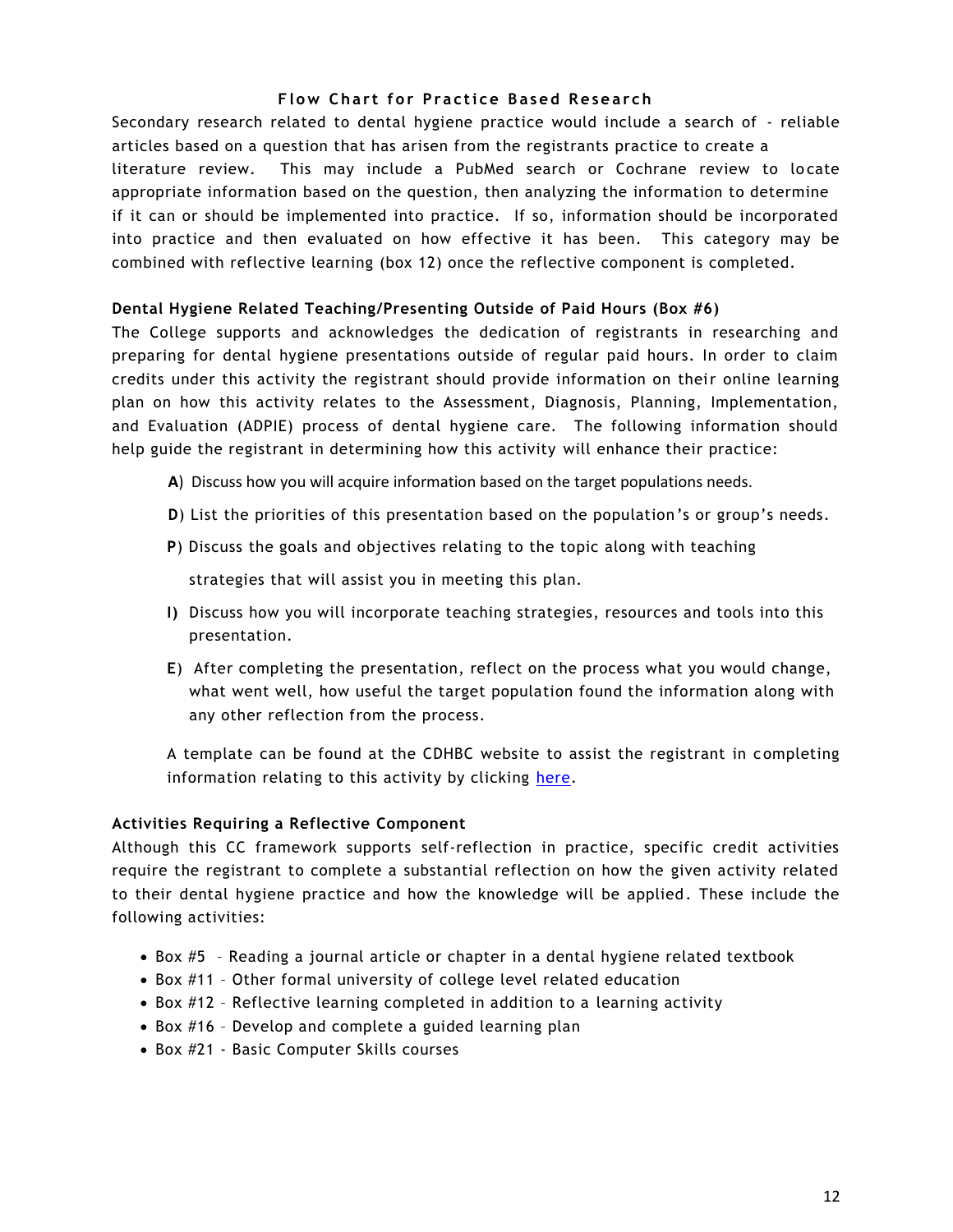A"[Reflection Template Form](http://www.cdhbc.com/Professional-Development/Quality-Assurance/Online-Learning-PLan/QAPRefl.aspx)" has been developed to assist the registrant in determining and articulating relevance of the learning activity for activity boxes 5, 11, 12 and 16. This form is available on the CDHBC website. As an alternative, reflections may be tracked through the online learning plan for registrants in the QAP. Where recording reflections here the registrant must provide substantial depth relating the learning to application and relevance to dental hygiene practice along with information describing how this information will be applied in the dental hygiene practice setting.

# **Records of Credits on OLP**

- Registrants must retain a copy of their learning activities/credits and supporting documentation for the length of the current CC cycle and one additional CC cycle.
- A record of CC credits can be tracked in the online learning plan (OLP) for each registrant as they populate activities.
- Registrants are asked to retain a copy of their CC Credits and compare the College's recorded number in the OLP to their records, and to notify the College if any discrepancy occurs.
- For those in the QAP, please consult the [Online Learning Plan Help Guide](http://www.cdhbc.com/Documents/Learning-Plan-Form.aspx) as well as other resources for more details on how to record learning activities.
- For those with a CC cycle, CC activities should be recorded in a registrant's online profile. Additional materials such as a Learning Activity Form should be kept on file with a registrant's other CC materials.

#### **Review Process**

CC submissions are monitored by an audit system. Two types of reviews will occur:

#### *Audit of CC Credit Submissions*

 Further information will be requested from registrants if College staff have questions about any of the reported CC activities. A letter will be sent to registrants after the review, confirming the acceptance of the activities.

#### *Documentation review*

- Registrants could be the subject of a CC documentation review. If so, registrants would be asked to provide the College with supporting documentation for all CC activities reported in the current cycle. The CC information submitted may include registration receipts, course materials and handwritten course notes. The complete file will be returned to the registrant after the review with a letter, confirming the hours of reported CC activities that meet the guidelines.
- Registrants may appeal the denial of any CC activities to the Registrar and the Quality Assurance Committee.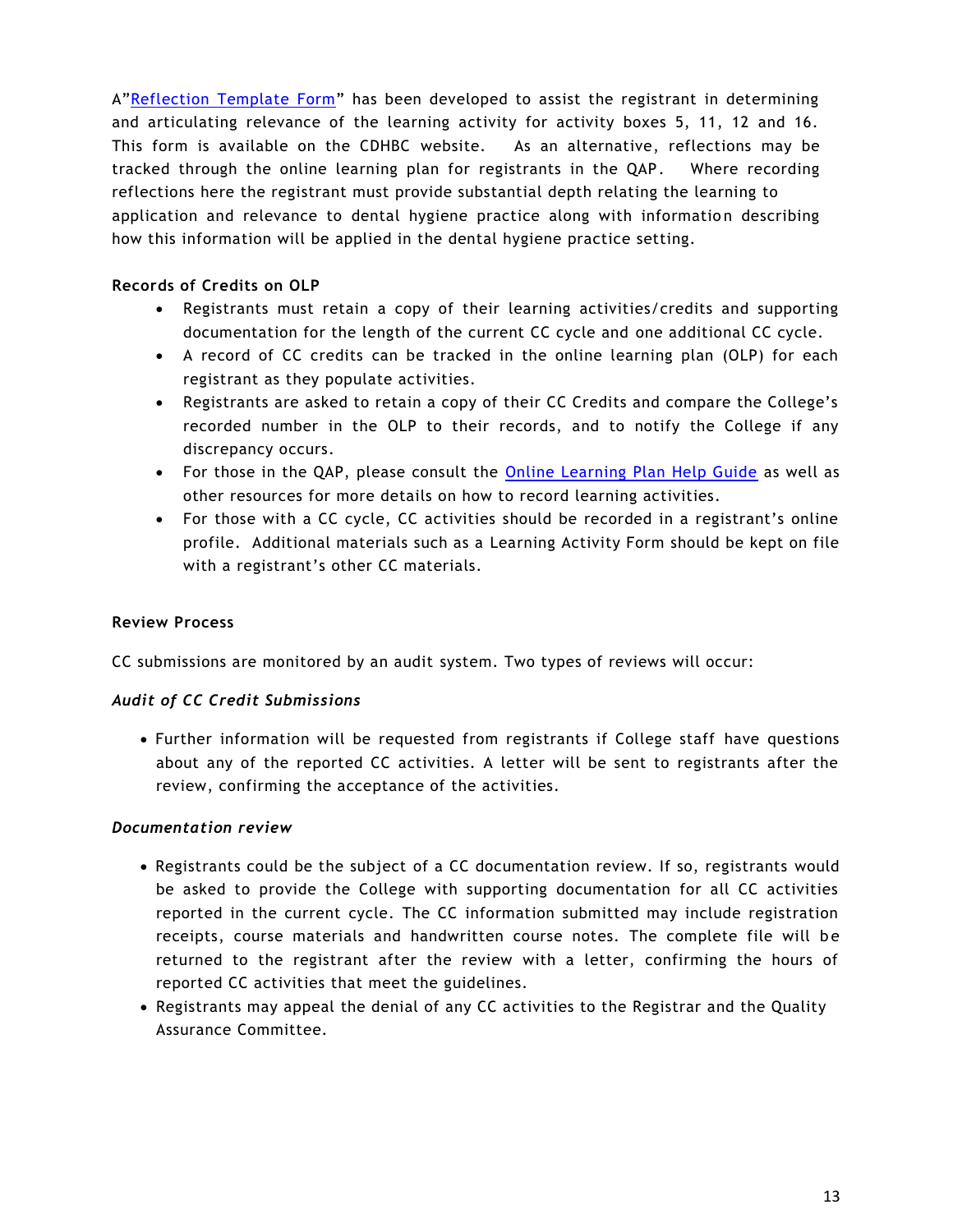### **Activities Requiring Approval From the QAC**

The following activities require advanced Quality Assurance Committee approval for the registrant to receive credit in these activities: #18 - Mentorship, #19 - Dental Hygiene Volunteer Related Work and #20 - Other Learning Activities.

[QAP CC Credit Activity Approval Forms](http://www.cdhbc.com/Professional-Development/Quality-Assurance/Online-Learning-PLan/QAP-CC-Act-Approval.aspx) for each of these three areas are available on the CDHBC website to assist the registrant in providing the depth of information required for the Committee to make an informed decision. The appropriate form must be completed in full for each of these activities or they will not be forwarded to the QAC. Forms must be submitted to the QAC **60 days prior** to the commencement of the activity.

#### **Directed Study Mentorship (Box #18)**

There are three credit activities that require pre-approval from the Quality Assurance Committee (QAC): Directed study/mentoring, volunteer activities and other learning activities. These guidelines have been developed to assist and encourage registrants to apply for CC credits through directed study and mentoring and to assist the QAC with evaluating the applicability to improving one's area of practice.

#### **Definitions:**

Directed study and mentoring are methods of acquiring specific knowledge or skills through specified learning activities, with the guidance of an identified mentor. A mentor has been defined by the QAC as a "wise and trusted teacher or guide".

#### **Examples of Directed Study and Mentoring Learning Activities** *:*

- Dental hygiene volunteer work in a foreign country
- Written report on a literature review of a specific topic
- Clinical skill development in a specific area of dental hygiene practice
- Acquisition of residential care knowledge and skills.

#### **Role of the Mentor:**

The mentor selected by the registrant will have expertise in the registrant's desired area of study as well as the ability to guide the registrant in his/her learning. The mentor must agree to mentor the registrant and must be involved with development of the Directed Study/Mentoring contract. The mentor's signature on the contract is required. Examples of suitable mentors are:

- A community health dental hygienist promoting tobacco cessation
- An educator or clinician with advanced skills and knowledge in residential care
- The head of a dental foreign aid mission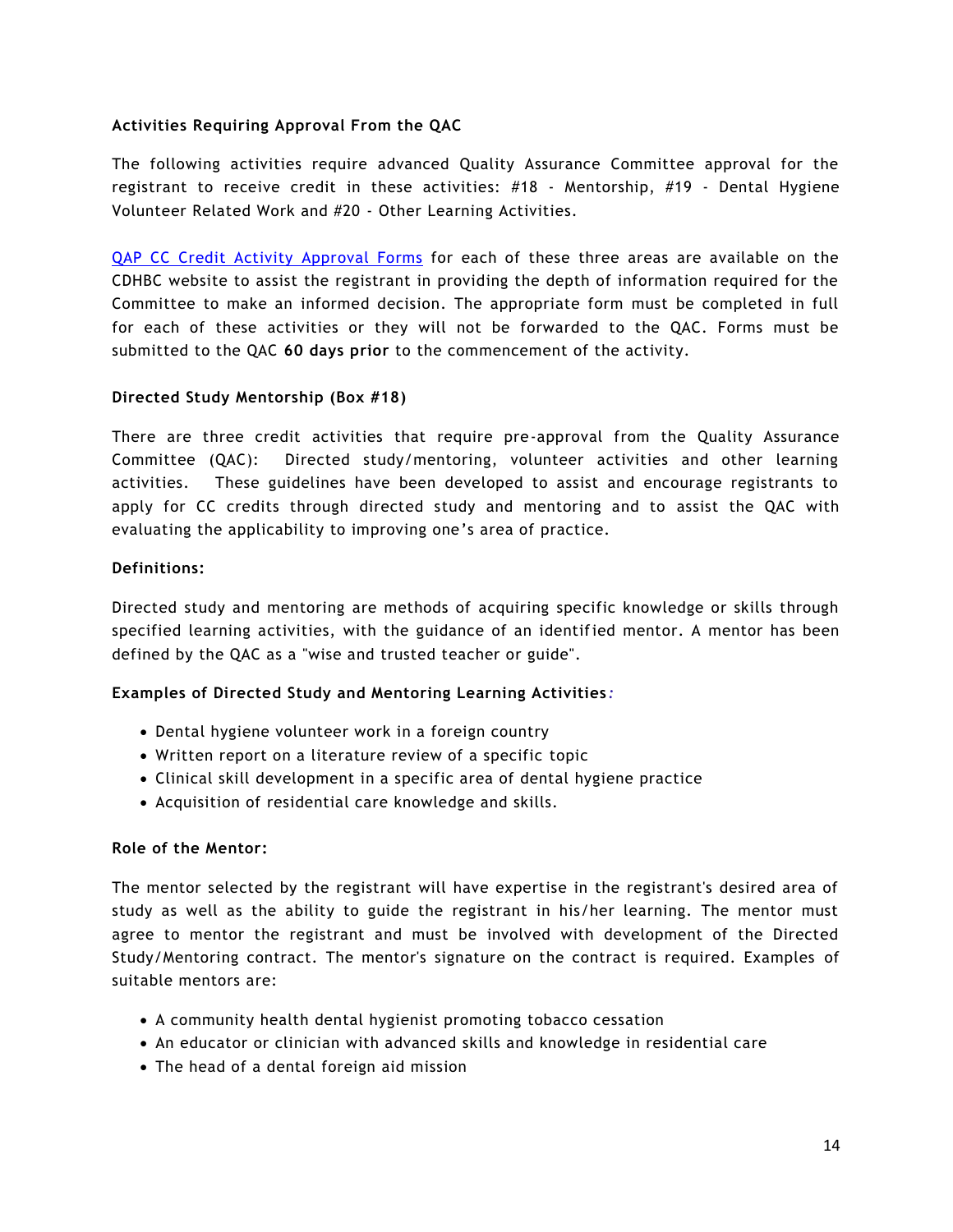# **Process for Developing a Directed Study/Mentoring Contract:**

- 1. The registrant determines and records what they would like to learn (their goal / learning objective) and explains why they believe it would benefit their practice of dental hygiene (their purpose).
- 2. The registrant approaches an appropriate mentor about the contract. The mentor must have appropriate qualifications in order to mentor the registrant.
- 3. The mentor must agree to mentor the registrant and, together, they develop specifics as to how the learning will occur, based on the [Directed Study/Mentoring Contract](http://www.cdhbc.com/Professional-Development/Quality-Assurance/Online-Learning-PLan/QAPDirMent.aspx)  [Form.](http://www.cdhbc.com/Professional-Development/Quality-Assurance/Online-Learning-PLan/QAPDirMent.aspx)
- 4. The registrant and mentor together determine when the contract will start and end and where the learning will take place.
- 5. The mentor and registrant determine the number of CC credits that will be requested by the registrant (see CC Activity box #18).
- 6. If the mentor is a registrant, the mentor determines the number of CC credits that will be requested for mentoring (see CC Activity box #7) and for mentoring preparation (see box  $# 5$  and 6).
- 7. The mentor and registrant sign a contract.
- 8. The registrant submits the contract to the Quality Assurance Committee for approval.

Once the contract has been completed, the registrant and mentor should individually record CC credits in their Online Learning Plan.

The following forms must be completed and include the required information before being submitted to the QAC for review and approval of CC credits and activities for the following credit activity categories: mentorship, volunteer, other learning activities.

# **Dental Hygiene Related Volunteer Work (Box #19)**

A registrant wishing to claim CC credits for dental hygiene related volunteer work must complete in full the [QAP Volunteer Contract Form.](http://www.cdhbc.com/Documents/QAP-Volunteer-Contract-Form-June-2015.aspx) QAP decisions will be made based on a fully completed form and the depth of information provided, along with a reflection on how the preparation for this activity will enhance the registrant's practice. Required information includes:

- A description of the experience
- Learning goal and detailed activities planned to meet the goal